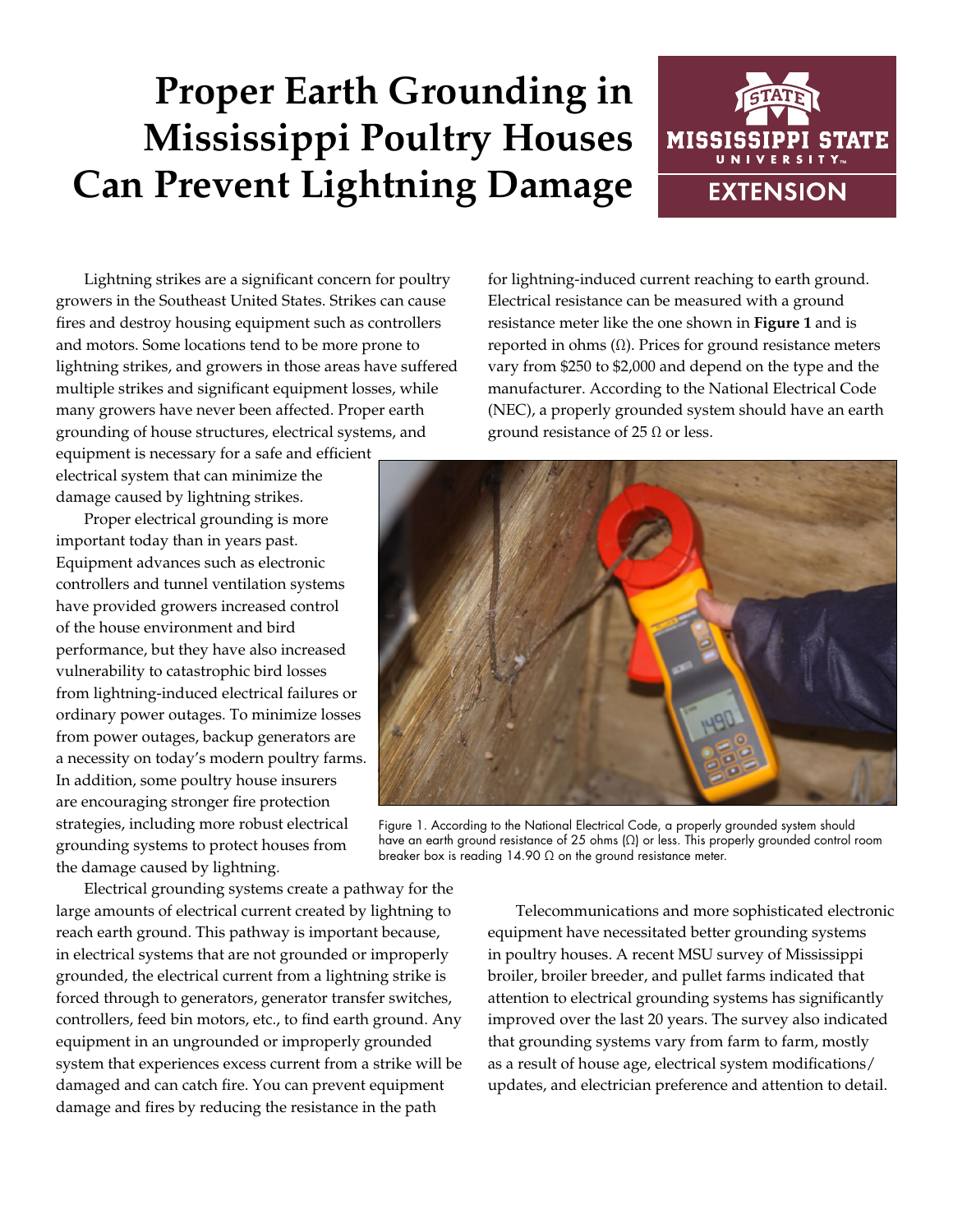## **Components of a Typical Electrical Grounding System** *Ground Rods*

Ground rods are the most visible component of any grounding system. They are either copper-clad or galvanized steel rods that are usually 8–10 feet long and 5/8–3/4 inch in diameter. Longer ground rods have a better chance of contacting moist soil, which is important because moist soil carries current much better than dry soil. Grounding points in current poultry house construction commonly include feed bins, breaker boxes, generator transfer switches, generator frames, and wall footers. Grounding wall footers is also called a Ufer ground and is achieved by connecting the steel reinforcing rebar in the concrete to a ground rod (**Figure 2**). It is an acceptable method to reduce electrical resistance and increase grounding integrity. Ground rods should be located as close as possible to generator sheds, control rooms, and feed bins where they cannot be disturbed by lawnmowers, weed eaters, foot traffic, or any other equipment. Placing the ground rod inside the control room can help protect it from corrosion and other disturbances.

the wall footer ground rod can travel through the soil, enter the adjacent rod and damage the controller. They should be bonded to a single ground rod as in **Figure 2**. It is also important that ground rods be driven into the ground to ensure good contact with the surrounding soil. Placing a ground rod in a hole that has been dug and then backfilling is not advised.

In a three-wire grounding system, each house is fed two load (hot) wires and a neutral. The equipment grounding wires and neutral wires are bonded together at each house breaker box and at the generator. This is a common and acceptable method of grounding, but a fourwire grounding system separates the neutral and ground wires at each house and provides extra protection for sensitive electronic equipment like alarms and controllers. Houses that have controllers or alarms that are networked together are susceptible to lightning damage and require surge protection. Current can be transmitted from house to house via telecommunication lines and can damage controllers and alarms (Stopping Lightning and Other Electrical Problems that Can Kill Birds. The Poultry Engineering, Economics, & Management Newsletter,

> No. 32. National Poultry Technology Center, Auburn University).

#### *Ground Wire and Clamps*

Six-gauge solid copper wire is commonly used to connect breaker boxes and equipment to a ground rod. Ground wire should be installed in such a way that it is not a tripping hazard, and longer wire runs should be buried underground. Ground wires that are not neatly installed tend to be the ones that get broken or disconnected. It is important to remember that a ground rod that is not connected to anything is useless in preventing damage or fire from a lightning strike.

Acorn-type solid ground clamps are most commonly used to connect ground wire to ground rods. The acorn-style clamps have proven effective and durable and are generally preferred over two-piece clamps. A solid connection must be made between the ground wire and ground rod to ensure the integrity of a grounding system. Be sure to

check grounding connections every year because they can loosen over time and, as mentioned earlier, ground wires do occasionally get broken (**Figure 3**).



Figure 2. A Ufer ground is achieved by bonding the steel rebar on the left side of the picture to the ground rod on the right side. The rebar in this picture is reinforcing the concrete. Ufer grounds are a good way to reduce resistance and improve an overall electrical grounding system.

It is important to note that there should never be two independent ground rods close to each other. For example, there should not be a ground rod for the wall footer and a separate one for the control room breaker box. In this scenario, current dissipated from a lightning strike by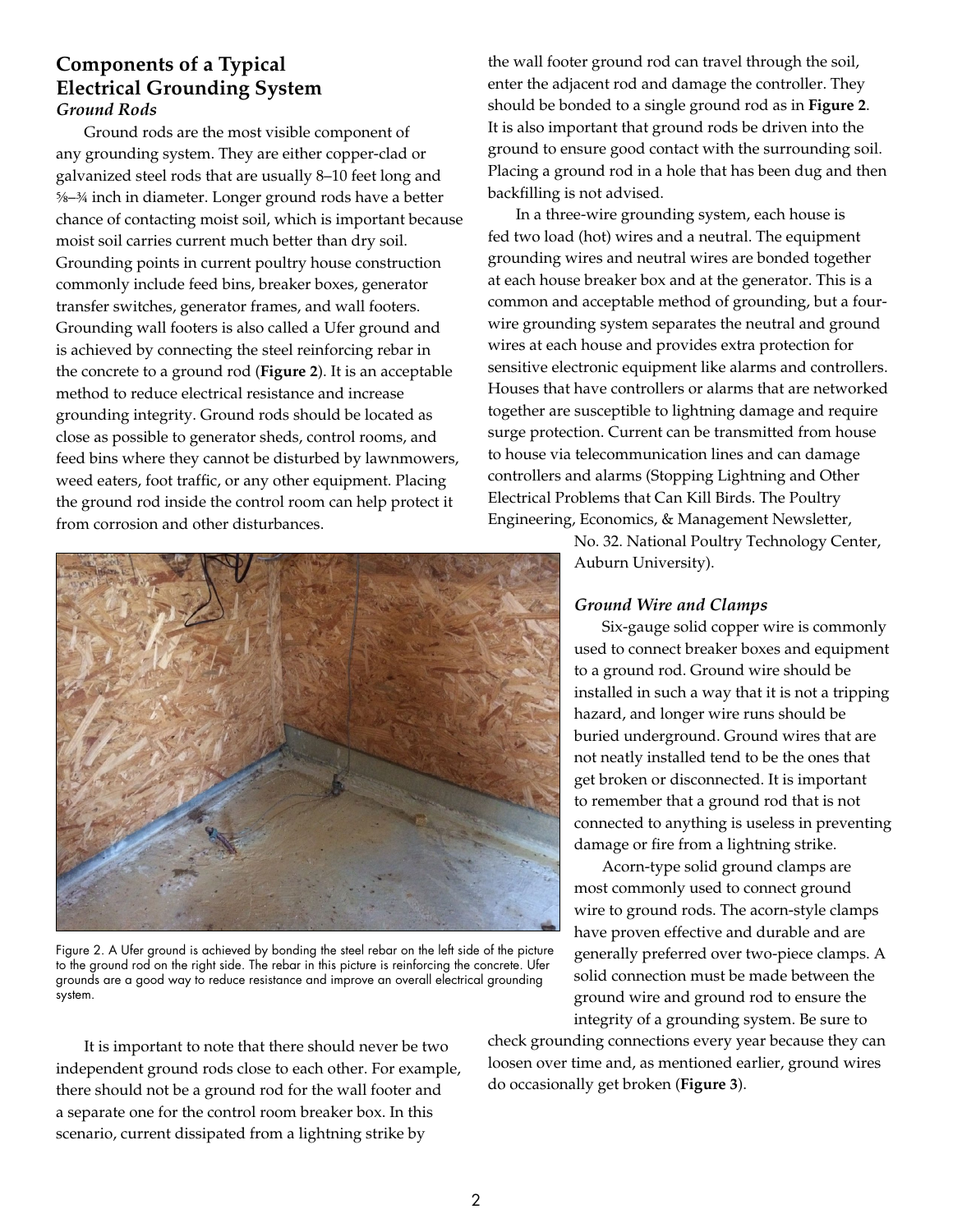

Figure 3. Broken clamps can increase resistance due to a poor connection. This problem should be corrected immediately. Inspecting ground wires, clamps, and rods yearly is a good idea.

### **Survey of Poultry Farm Grounding Systems**

MSU tested earth ground resistance in multiple broiler, broiler breeder, and pullet houses in Mississippi (see **Table 1**). Where available, resistance data was collected at control room breaker boxes, feed bins, generator sheds, generator frames, and wall footers. The most consistent grounding locations were the control room breaker boxes, generator service entrances, and generator frames. Three of the nine farms tested had grounded feed bins, and all 22 of them were above the NEC recommended 25 Ω. Twelve of the 29 houses had resistances at the control room breaker box that were higher than the 25  $\Omega$  recommended by NEC. Only one farm had a Ufer or wall footer ground.

|        | <b>Control Room</b> |                       | <b>Feed Bin</b> |                              | <b>Generator</b><br>Service Panel <sup>1</sup> | <b>Generator</b><br>Frame <sup>1</sup> | Ufer                |                              |               |                              |
|--------|---------------------|-----------------------|-----------------|------------------------------|------------------------------------------------|----------------------------------------|---------------------|------------------------------|---------------|------------------------------|
|        | Range<br>$(\Omega)$ | <b>Average</b><br>(Ω) | Range<br>(Ω)    | <b>Average</b><br>$(\Omega)$ | $(\Omega)$                                     | (Ω)                                    | Range<br>$(\Omega)$ | <b>Average</b><br>$(\Omega)$ | Year<br>Built | <b>Electrical</b><br>Upgrade |
| Farm 1 | $1 - 91$            | 46                    | 89-609          | 342                          |                                                |                                        | $\star$             | $\star$                      | 2018          | No.                          |
| Farm 2 | $10 - 17$           | 12                    | 104-278         | 151                          |                                                | 0.1                                    | $15 - 32$           | 23                           | 2016          | No                           |
| Farm 3 | $1 - 38$            | 13                    | 94-327          | 219                          | 0.0                                            | 0.2                                    | $\star$             | $\star$                      | 2015          | No                           |
| Farm 4 | $26 - 39$           | 31                    | $\star$         | $\star$                      | 0.2                                            | 191                                    | $\star$             | $\star$                      | 2011          | No.                          |
| Farm 5 | 49-92               | 70                    | $\star$         | $\star$                      | 0.1                                            | 0.4                                    | $\star$             | $\star$                      | 2009          | No                           |
| Farm 6 | $18 - 29$           | 23                    | $\star$         | $\star$                      | 0.1                                            | 0.1                                    | $\star$             | $\star$                      | 2007          | No.                          |
| Farm 7 | $4 - 5$             | 4                     | $\star$         | $\star$                      | 31 & 45                                        | 0.1 & 0.5                              | $\star$             | $\star$                      | 2001          | Yes (2013)                   |
| Farm 8 | $0.1 - 41$          | 16                    | $\star$         | $\star$                      | 0.2 & 19                                       | 0.2 & 0.3                              | $^\star$            | $\star$                      | 1997          | Yes (2017)                   |
| Farm 9 | $9 - 12$            | 10                    | $\star$         | $\star$                      | 90                                             | 0.1                                    | $^\star$            | $\star$                      | 1996          | Yes (2017)                   |

**Table 1. Resistance results at commonly grounded locations for nine poultry farms (29 houses total) in Mississippi. Twelve of** 

1On Farms 7 and 8, two generator service panels and two generator frames were tested.